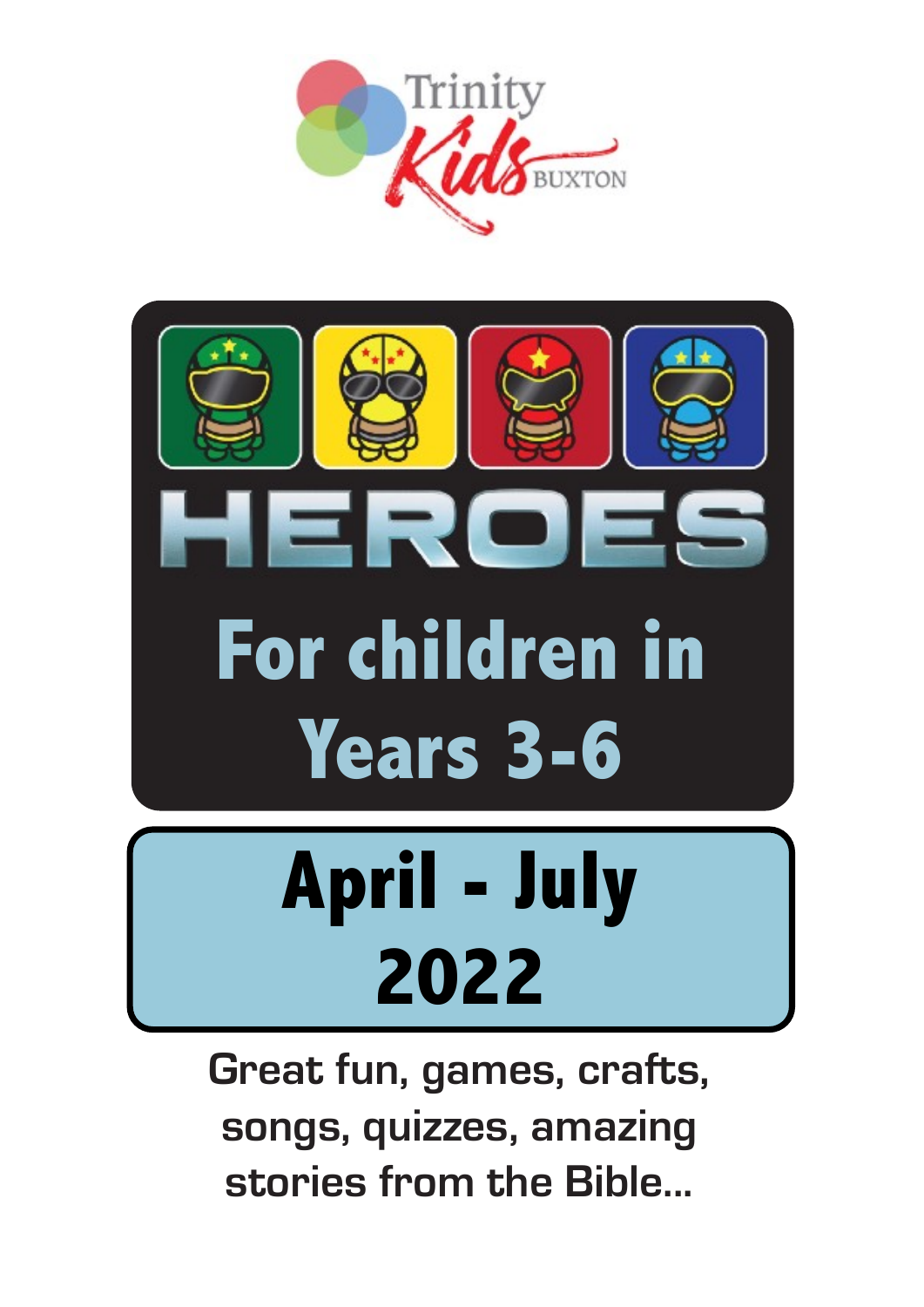

Welcome to the Heroes Summer Term!

On Faith Street, everyone knows that God always does what he says. Join us at Heroes this term as we find out about some people who had amazing adventures of faith in God!

If you have any questions about what we teach at Heroes, please do feel free to ask us – we'd love to tell you more!

- 29/04: **SUPERPOWER: Loyalty** *Teaching spot: Welcome to Faith Street*
- 06/05: **SUPERPOWER: Shrinking** *Teaching spot: Faith Street 2: Abel gave a better gift*
- 13/05: **SUPERPOWER: Friendship** *Teaching spot: Faith Street 3: Enoch walked with God*
- 20/05: **SUPERPOWER: Courage** *Teaching spot: Faith Street 4: Abraham left his home*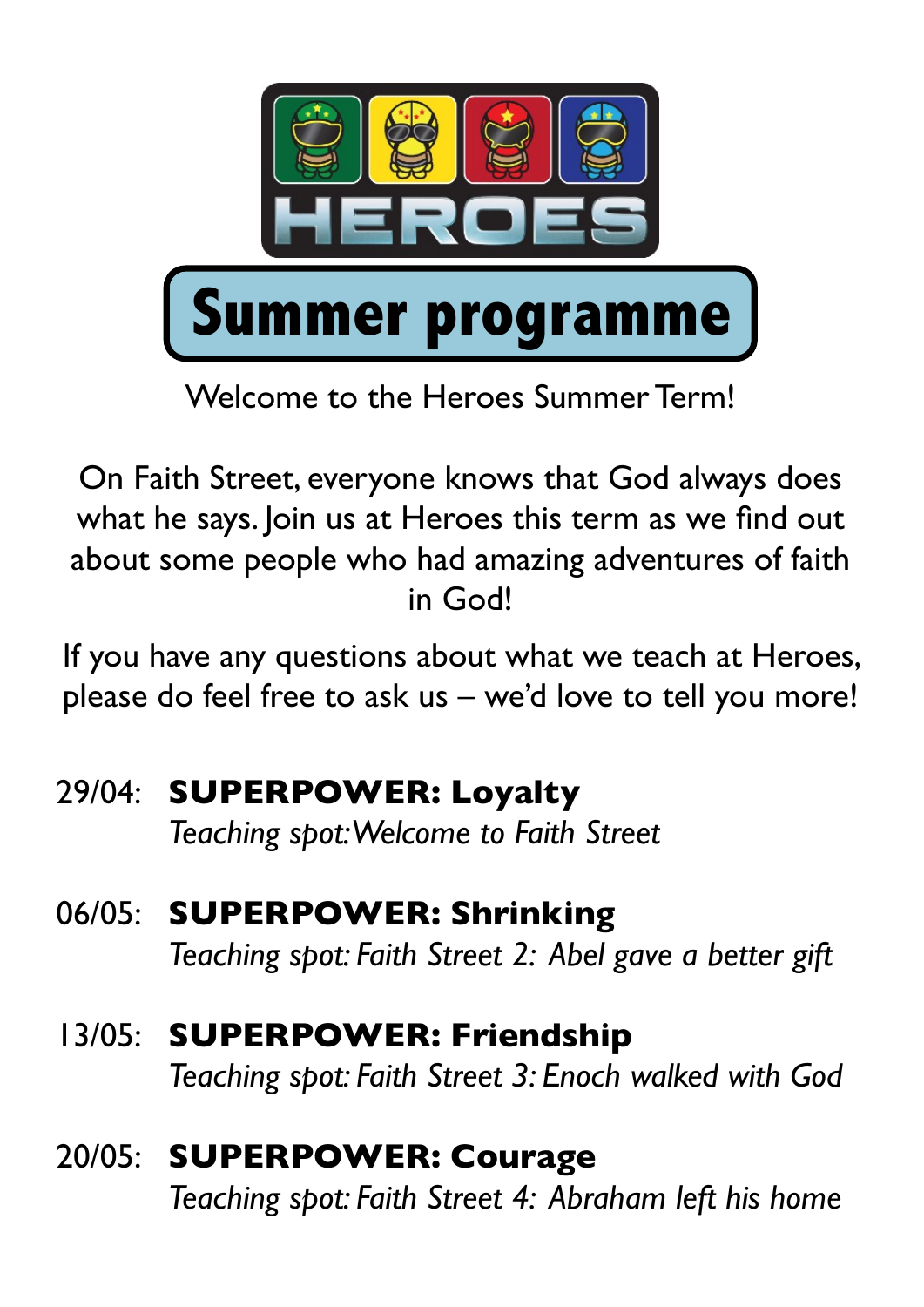27/05: *Half term - No Heroes*

03/06: *Half term - No Heroes*

## 10/06: **SUPERPOWER: Invisibility** *Teaching spot: Faith Street 5: Joseph trusted God for the future*

### 17/06: **SUPERPOWER: Strength** *Teaching spot: Faith Street 6: Moses knew God was more precious*

### 24/06: **SUPERPOWER: Escape** *Teaching spot: Faith Street 7: Rahab protected God's people*

01/07: **SUPERPOWER: Invention** *HEROES FILM NIGHT* 

### 08/07: **SUPERPOWER: Sight** *Teaching spot: Faith Street 9: Jesus died for us*

### 15/07: **SUPERPOWER: Supersonic** *SUMMER PARTY & BBQ*